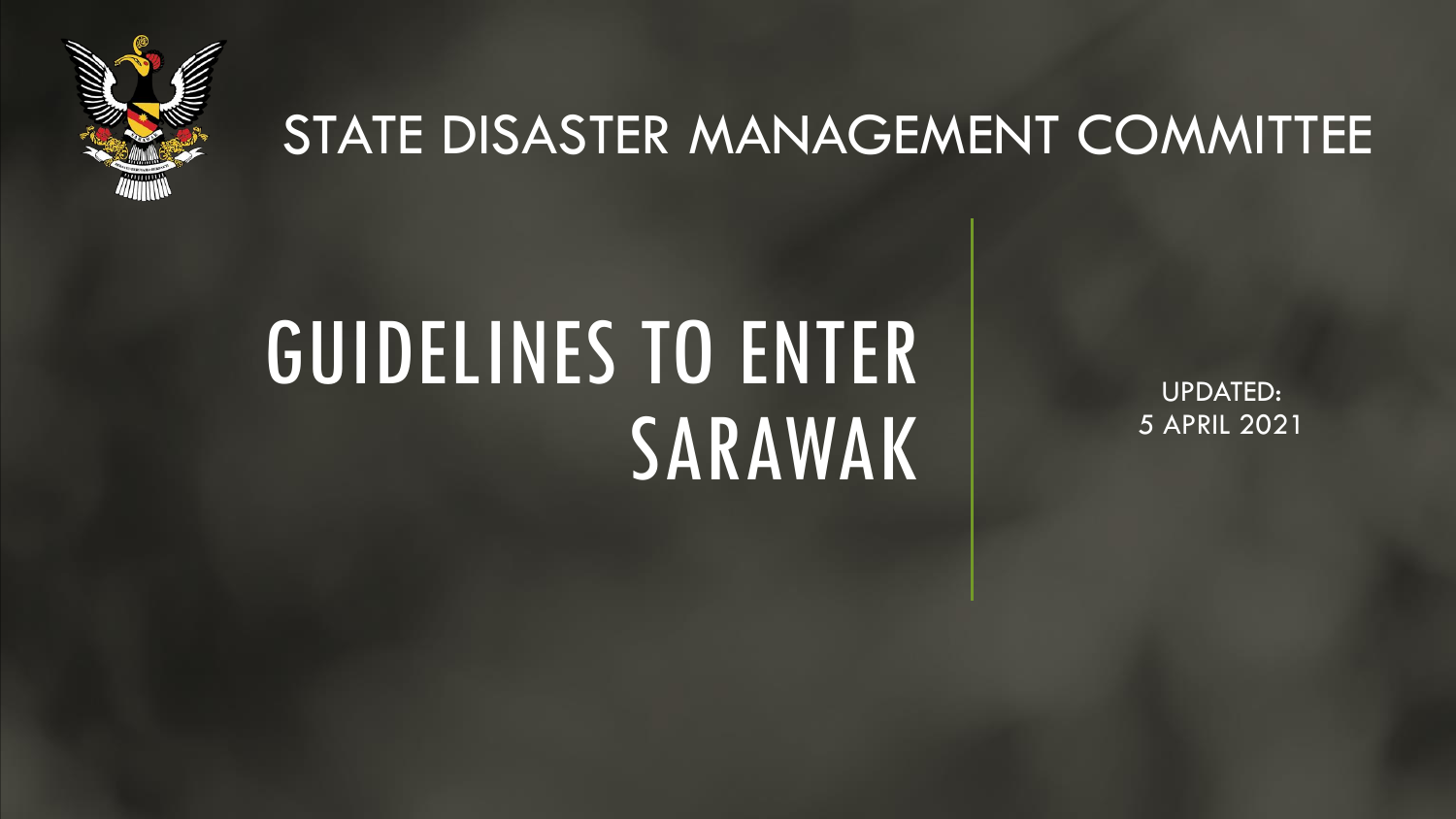# FROM WEST MALAYSIA/SABAH/LABUAN - SARAWAKIAN & SPOUSES/FAMILY

|   | <b>POLICIES</b>                                                                                                                                                                                                                                                                                                | <b>DOCUMENTS</b><br><b>SUBMISSION</b>                                                                                                                    | <b>ENTERSARAWAK</b><br><b>STATUS</b>                                                                                                                                        | <b>ADDITIONAL</b><br><b>REMARKS</b>                                                                                                                                       |
|---|----------------------------------------------------------------------------------------------------------------------------------------------------------------------------------------------------------------------------------------------------------------------------------------------------------------|----------------------------------------------------------------------------------------------------------------------------------------------------------|-----------------------------------------------------------------------------------------------------------------------------------------------------------------------------|---------------------------------------------------------------------------------------------------------------------------------------------------------------------------|
| 1 | Sarawak Identity Card Holder (K)<br>that is in West<br>Malaysia/Sabah/Labuan is<br><b>ALLOWED</b> to enter by applying<br>through enterSarawak and filling<br>in e-HDF<br>Spouse (married to Sarawakian)<br>and Children (below 12 years old)<br>with either parents Sarawakians is<br><b>ALLOWED</b> to enter | Copy of Identity<br>$\bullet$ .<br>Card<br><b>Flight Ticket</b><br>Birth Cert (if needed)<br><b>Marriage Cert (if</b><br>needed)<br>Police Permit (CMCO) | <b>QUARANTINE</b><br><b>ORDER -</b><br>14 Days Quarantine<br>at Quarantine<br>Centre. Swab on Day<br>2 and Day 10<br><b>REJECT -</b><br>Incomplete<br><b>Documentations</b> | All Sarawakians,<br>including Children<br>(below 12 years old)<br>and Spouse, the<br>COVID-19 Swab<br><b>Tests and Quarantine</b><br>Costs will be borne<br>by State Govt |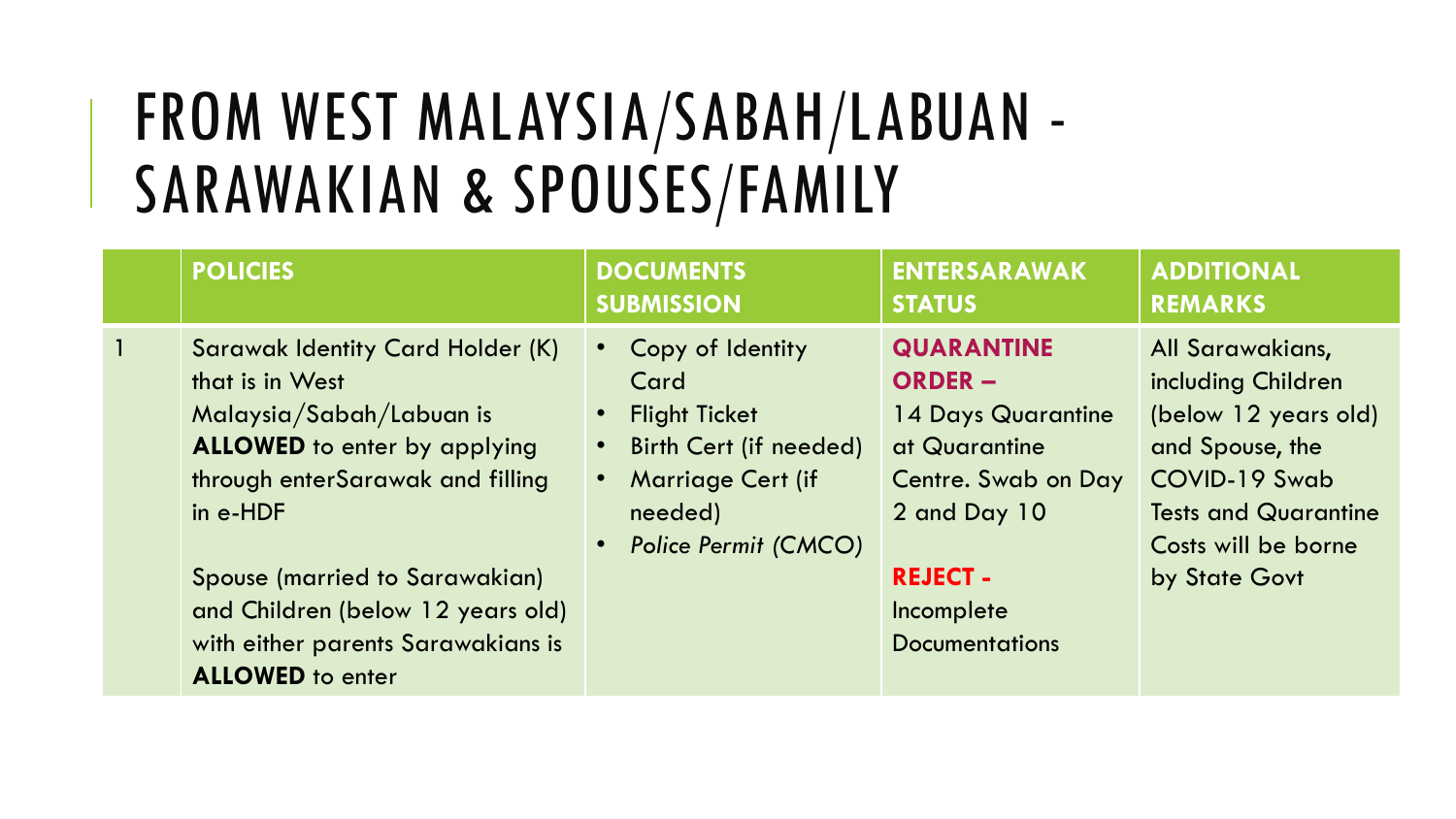# FROM WEST MALAYSIA/SABAH/LABUAN - NON-SARAWAKIAN

|                | <b>DASAR</b>                                                                                                                                                                                                                                                                            | <b>DOCUMENTS</b><br><b>SUBMISSION</b>                                                                                                                                                                                                                                                                                                                                                                                                                                       | <b>ENTERSARAWAK</b><br><b>STATUS</b>                                                                                                                                                                                 | <b>ADDITIONAL</b><br><b>REMARKS</b>                                                                                                                                                                                                                                                                                                                                             |
|----------------|-----------------------------------------------------------------------------------------------------------------------------------------------------------------------------------------------------------------------------------------------------------------------------------------|-----------------------------------------------------------------------------------------------------------------------------------------------------------------------------------------------------------------------------------------------------------------------------------------------------------------------------------------------------------------------------------------------------------------------------------------------------------------------------|----------------------------------------------------------------------------------------------------------------------------------------------------------------------------------------------------------------------|---------------------------------------------------------------------------------------------------------------------------------------------------------------------------------------------------------------------------------------------------------------------------------------------------------------------------------------------------------------------------------|
| $\overline{2}$ | All Non-Sarawakians and Non-<br>Malaysians (who have been in<br>Malaysia for more than 15 days)<br>entering from West Malaysia is<br>required to REQUEST APPROVAL<br>to enter Sarawak by filling in<br><b>EnterSarawak and E-HDF</b><br>Personal Reasons or Leisure is not<br>permitted | Copy of Identity Card /<br>$\bullet$<br>Passport / Valid Permit<br>Letter from Employee /<br><b>Company stating</b><br>reasoning of enter<br><b>Flight Itinerary</b><br>$\bullet$<br>Return Flight Tickets (if<br>$\bullet$<br>applicable)<br>Letter of Undertaking for<br>$\bullet$<br><b>Payment of Quarantine</b><br>and Cost (for non-essential<br>and non-government)<br><b>Strong Reasoning and</b><br>$\bullet$<br>Proof<br><b>Police Permit (CMCO)</b><br>$\bullet$ | <b>QUARANTINE</b><br><b>ORDER -</b><br>14 Days Quarantine<br>at Quarantine Centre.<br>Swab on Day 2 and<br><b>Day 10</b><br><b>REJECT -</b><br>Incomplete<br>Documentations or<br><b>Without Strong</b><br>Reasoning | COVID-19 rt-PCR Swab<br><b>Tests and Quarantine</b><br>Costs will be <b>borne by</b><br>applicants if entering on<br>personal reasons ie<br>leisure, returning from<br>holiday, visiting family<br>or friends<br>Governmental agencies<br>is require to submit<br><b>Borang Pengecualian</b><br><b>Kuarantin untuk Penjawat</b><br><b>Awam</b> for those on<br>official duties. |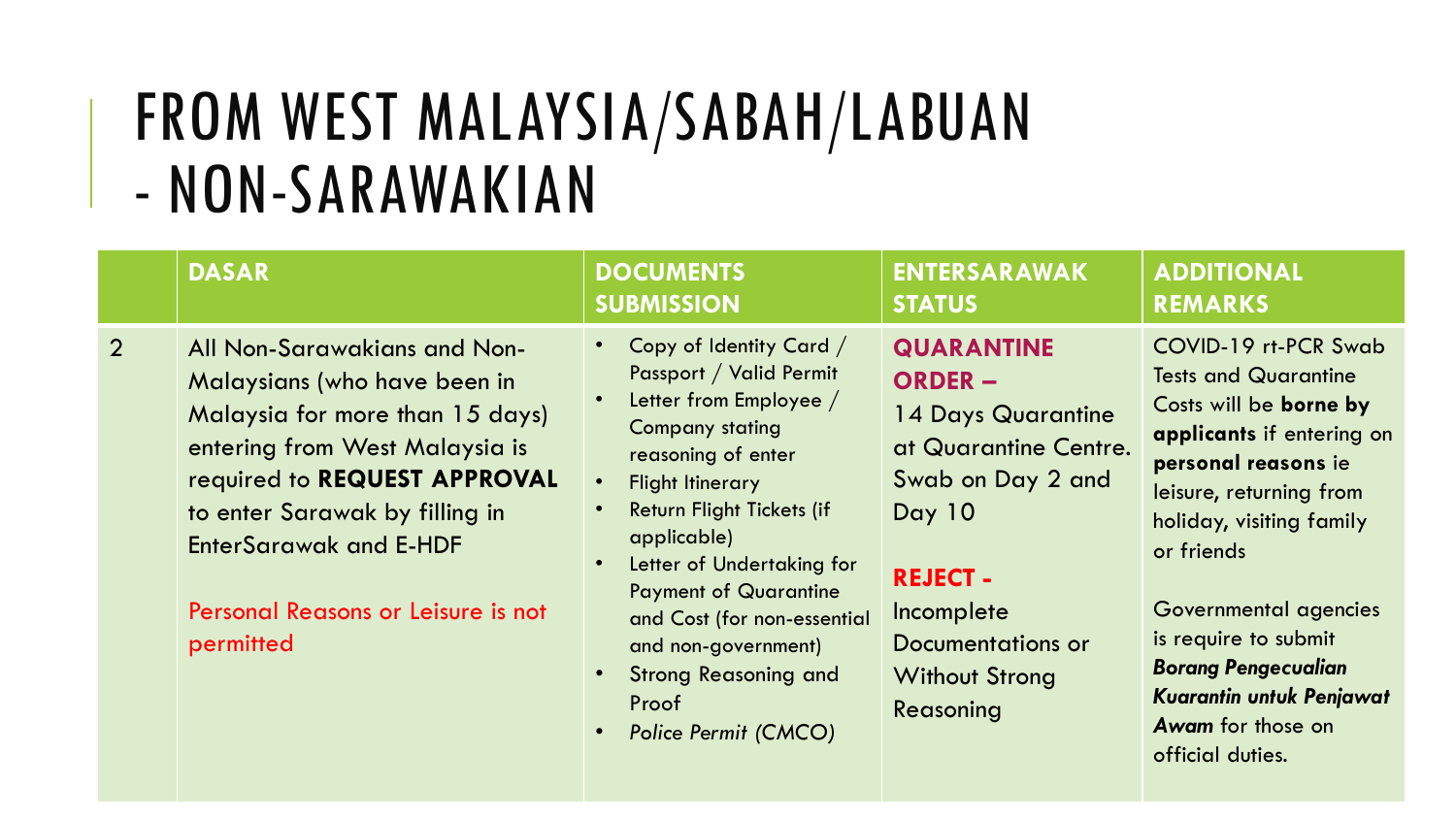#### FROM WEST MALAYSIA/SABAH/LABUAN - OFFICIAL/BUSINESS/ESSENTIAL SERVICES

|              | <b>POLICIES</b>                                                                                                                                                                                                                                                                    | <b>DOCUMENTS</b><br><b>SUBMISSION</b>                                                                                                                                                                                                                                                                                                                                                                                                 | <b>ENTERSARAWAK</b><br><b>STATUS</b>                                                                                                                                                                                               | <b>ADDITIONAL</b><br><b>REMARKS</b>                                                                                                                                                                                                                                                                                                                                                                                                                                                                                                                                                                                                           |
|--------------|------------------------------------------------------------------------------------------------------------------------------------------------------------------------------------------------------------------------------------------------------------------------------------|---------------------------------------------------------------------------------------------------------------------------------------------------------------------------------------------------------------------------------------------------------------------------------------------------------------------------------------------------------------------------------------------------------------------------------------|------------------------------------------------------------------------------------------------------------------------------------------------------------------------------------------------------------------------------------|-----------------------------------------------------------------------------------------------------------------------------------------------------------------------------------------------------------------------------------------------------------------------------------------------------------------------------------------------------------------------------------------------------------------------------------------------------------------------------------------------------------------------------------------------------------------------------------------------------------------------------------------------|
| $\mathbf{3}$ | All Non-Sarawakians and Non-<br>Malaysians (who have been in<br>Malaysia more than 15 days)<br>entering from West Malaysia for<br><b>Essential Services or Official Duty</b><br>is required to REQUEST<br><b>APPROVAL</b> to enter Sarawak by<br>filling in EnterSarawak and E-HDF | Invitation Letter to attend<br>meeting in Sarawak<br>stating no alternative<br>arrangements able to be<br>done under Covid-19<br>Act/Ordinance, 2020<br><b>Return Flight Tickets max 3</b><br>Days 2 Nights (for<br><b>Exemptions requests)</b><br><b>Valid Negative rt-PCR Test</b><br><b>Result within 3 days</b><br>before entering Sarawak<br>Copy of Identity<br>Card/Passport<br>Last Enter/Exit Stamps<br>Police Permit (CMCO) | <b>EXEMPTION</b><br>Allow for maximum<br>of 3 Days 2 Nights<br>Only with valid rt-<br>PCR result (within 3<br>days before entering<br>Sarawak)<br><b>QUARANTINE</b><br><b>ORDER -</b><br>Entering for more<br>than 3 Days 2 Nights | JIMS to issue SOCIAL PASS valid<br>for 3 DAYS<br>The request letter must state that<br>the applicant has exhaust all<br>alternative arrangement in<br>regard to convening, holding or<br>conducting of meetings (i.e<br>postponing or holding the<br>meeting by way of online<br>methods) to take Temporary<br>Measures for Reducing the<br><b>Impact of Coronavirus Disease</b><br>2019 as stipulated under the<br>Covid-19 Act/Ordinance, 2020.<br>For Government Civil Services, to<br>submit Borang Pengecualian<br>Kuarantin Penjawat Awam signed<br>by Head of Agencies<br>(Government) / CP (PDRM) /<br>P1D (ATM) - Official Duty Only |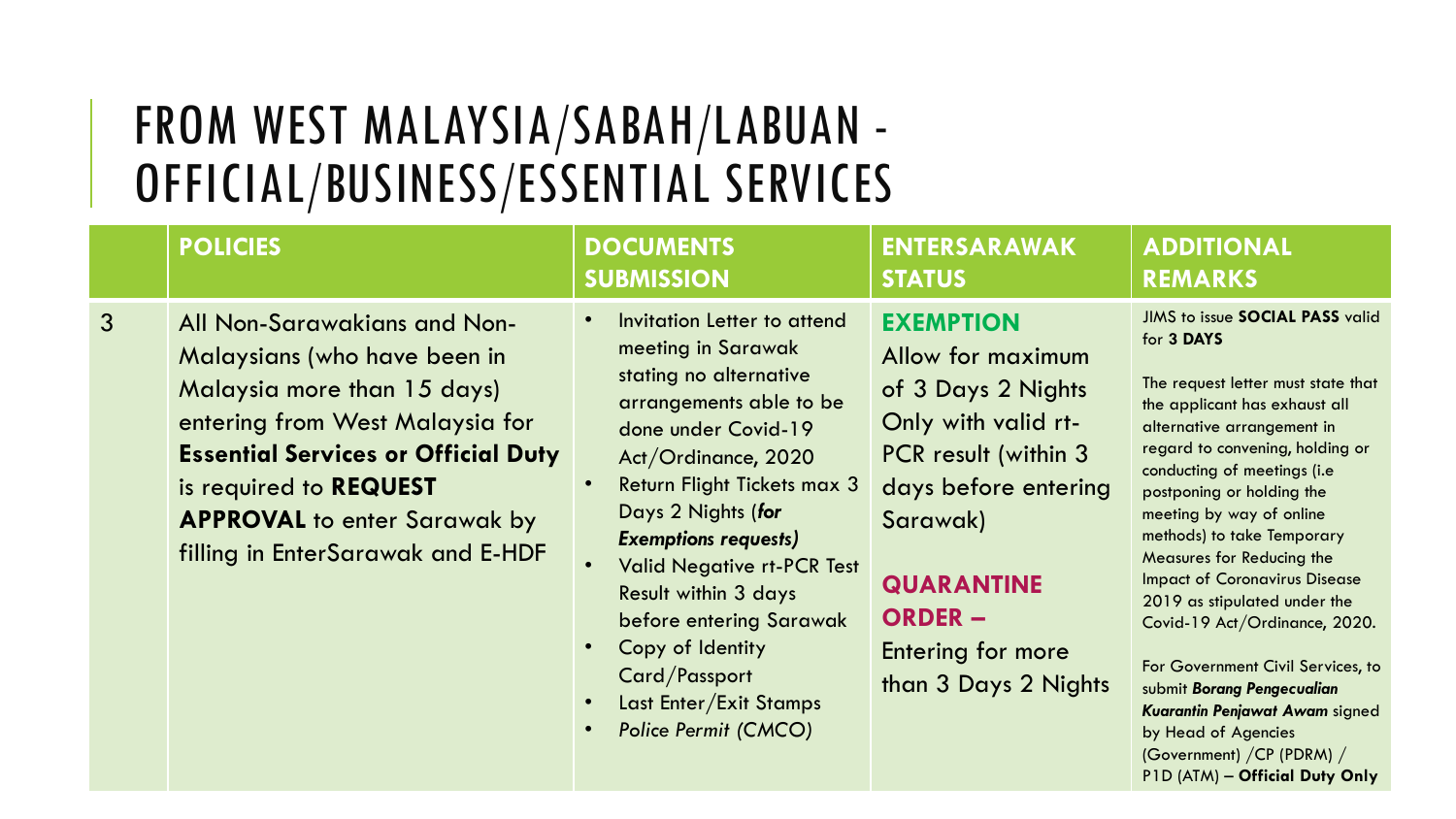#### FROM WEST MALAYSIA/SABAH/LABUAN - OFFICIAL/BUSINESS/ESSENTIAL SERVICES EXCEEDING 3D2N BUT NOT MORE THAN 2 WEEKS

|                | <b>POLICIES</b>                                                                                                                                                                                                                        | <b>DOCUMENTS</b><br><b>SUBMISSION</b>                                                                                                                                                                                                                                                                                                                                                    | <b>ENTERSARAWAK</b><br><b>STATUS</b>                                                                                                                                                                                                                                           | <b>ADDITIONAL</b><br><b>REMARKS</b>                                                                                                                                                                                                       |
|----------------|----------------------------------------------------------------------------------------------------------------------------------------------------------------------------------------------------------------------------------------|------------------------------------------------------------------------------------------------------------------------------------------------------------------------------------------------------------------------------------------------------------------------------------------------------------------------------------------------------------------------------------------|--------------------------------------------------------------------------------------------------------------------------------------------------------------------------------------------------------------------------------------------------------------------------------|-------------------------------------------------------------------------------------------------------------------------------------------------------------------------------------------------------------------------------------------|
| $\overline{4}$ | All Non-Sarawakians and Non-<br><b>Malaysians for Essential Services</b><br>or Official Duty under Rotation or<br>Judicial Tasks is required to<br><b>REQUEST APPROVAL to enter</b><br>Sarawak by filling in EnterSarawak<br>and E-HDF | <b>Company Letter stating</b><br>Employment<br><b>Rotation Scheduling (if</b><br>$\bullet$<br>Applicable)<br><b>Valid rt-PCR Swab Test</b><br>$\bullet$<br>(3 days prior to entry)<br>Copy of Identity<br>Car/Passport and<br><b>Company Card</b><br><b>Flight Itinerary</b><br>$\bullet$<br>Police Permit (CMCO)<br>$\bullet$<br>Last Entry/Exit Stamps<br>$\bullet$<br>(if applicable) | <b>QUARANTINE</b><br><b>ORDER –</b><br>To be Swab Upon<br><b>Arrival and</b><br><b>Quarantine Until</b><br><b>Result is Negative</b><br>then Release.<br>2 <sup>nd</sup> Swab is to be<br>taken on Day 7 and<br>result submit to<br>nearest Divisional<br><b>Health Office</b> | <b>For Government Civil</b><br>Services, to submit Borang<br>Pengecualian Kuarantin<br>Penjawat Awam signed by<br><b>Head of Agencies</b><br>(Government) / CP (PDRM) /<br>P1D (ATM) - Official Duty<br>Only<br><b>Case By Case Basis</b> |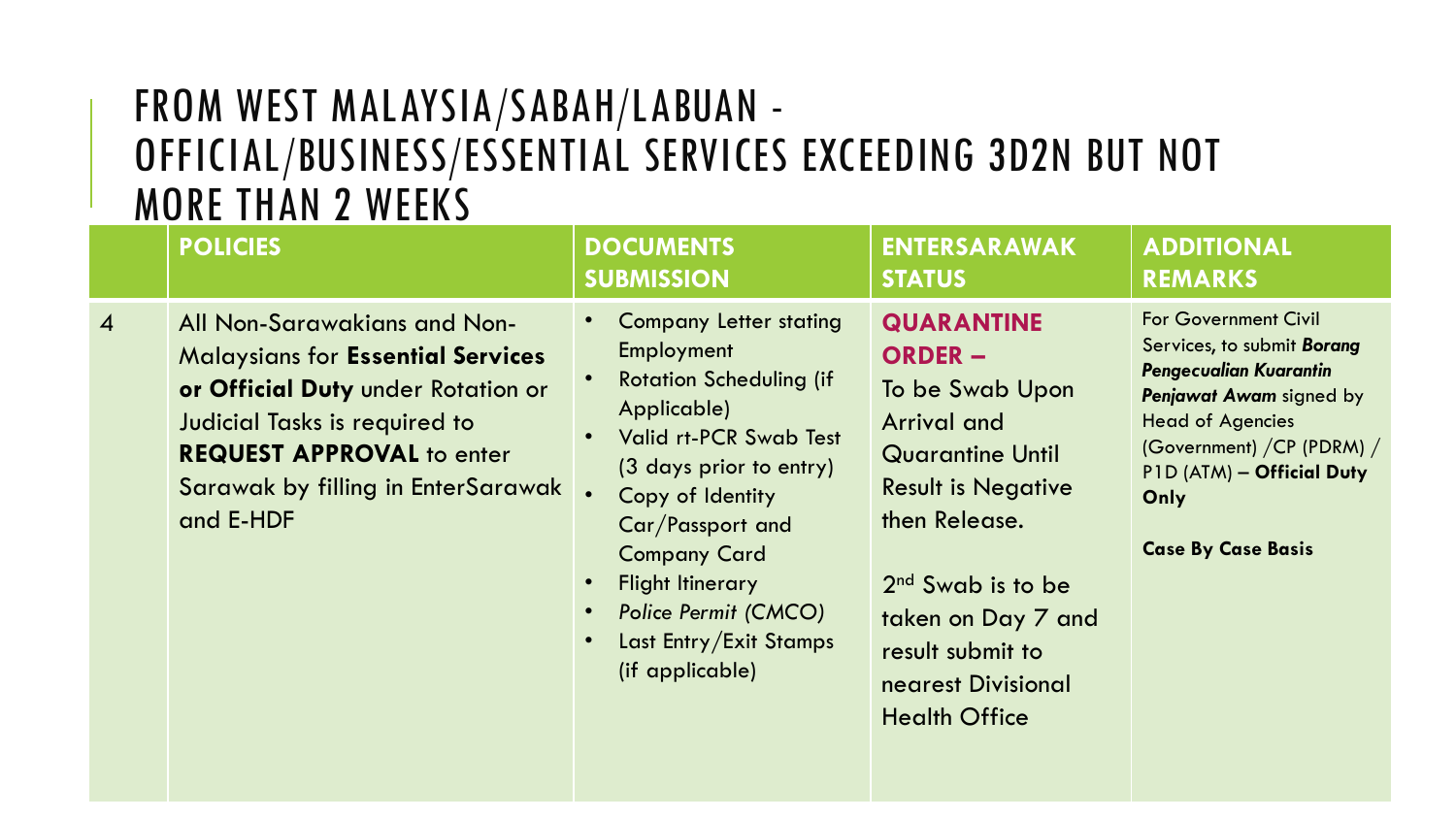# FROM SABAH/LABUAN/BRUNEI– BY LAND ENTERING UNDER DAILY TRIP/DELIVERY SERVICES

|                 | <b>POLICIES</b>                                                                                                                                                                                                                                    | <b>DOCUMENTS</b><br><b>SUBMISSION</b>                                                                                                                                                                                                                                                                                   | <b>ENTERSARAWAK</b><br><b>STATUS</b>                                                                                                                                                                                  | <b>ADDITIONAL</b><br><b>REMARKS</b>                   |
|-----------------|----------------------------------------------------------------------------------------------------------------------------------------------------------------------------------------------------------------------------------------------------|-------------------------------------------------------------------------------------------------------------------------------------------------------------------------------------------------------------------------------------------------------------------------------------------------------------------------|-----------------------------------------------------------------------------------------------------------------------------------------------------------------------------------------------------------------------|-------------------------------------------------------|
| $5\overline{)}$ | <b>Frequent Travellers including</b><br><b>Delivery Services from</b><br>Sabah/Labuan, entering by Land,<br>is to obtain SPECIAL PASS from<br><b>Residen Miri or Limbang and to</b><br>have negative rt-PCR COVID-29<br>result (valid for 14 days) | Copy of Identity Card<br>/ Passport<br><b>Special Pass Approval</b><br>$\bullet$<br>from Residen Miri or<br>Limbang<br><b>Valid Negative rt-PCR</b><br><b>Test Result (valid</b><br>for 14 days<br>Letter from Company<br>/ Employee on<br>movement<br>Approval to enter<br>Sabah/Brunei<br><b>Police Permit (CMCO)</b> | <b>EXEMPTION -</b><br>Complete<br><b>Documentations, Valid</b><br><b>Pass and Valid</b><br><b>Negative rt-PCR</b><br>Result<br><b>REJECT -</b><br>Incomplete<br><b>Documentation or</b><br><b>Expired rt-PCR Test</b> | JIMS to issue<br><b>TRANSIT PASS to</b><br>travellers |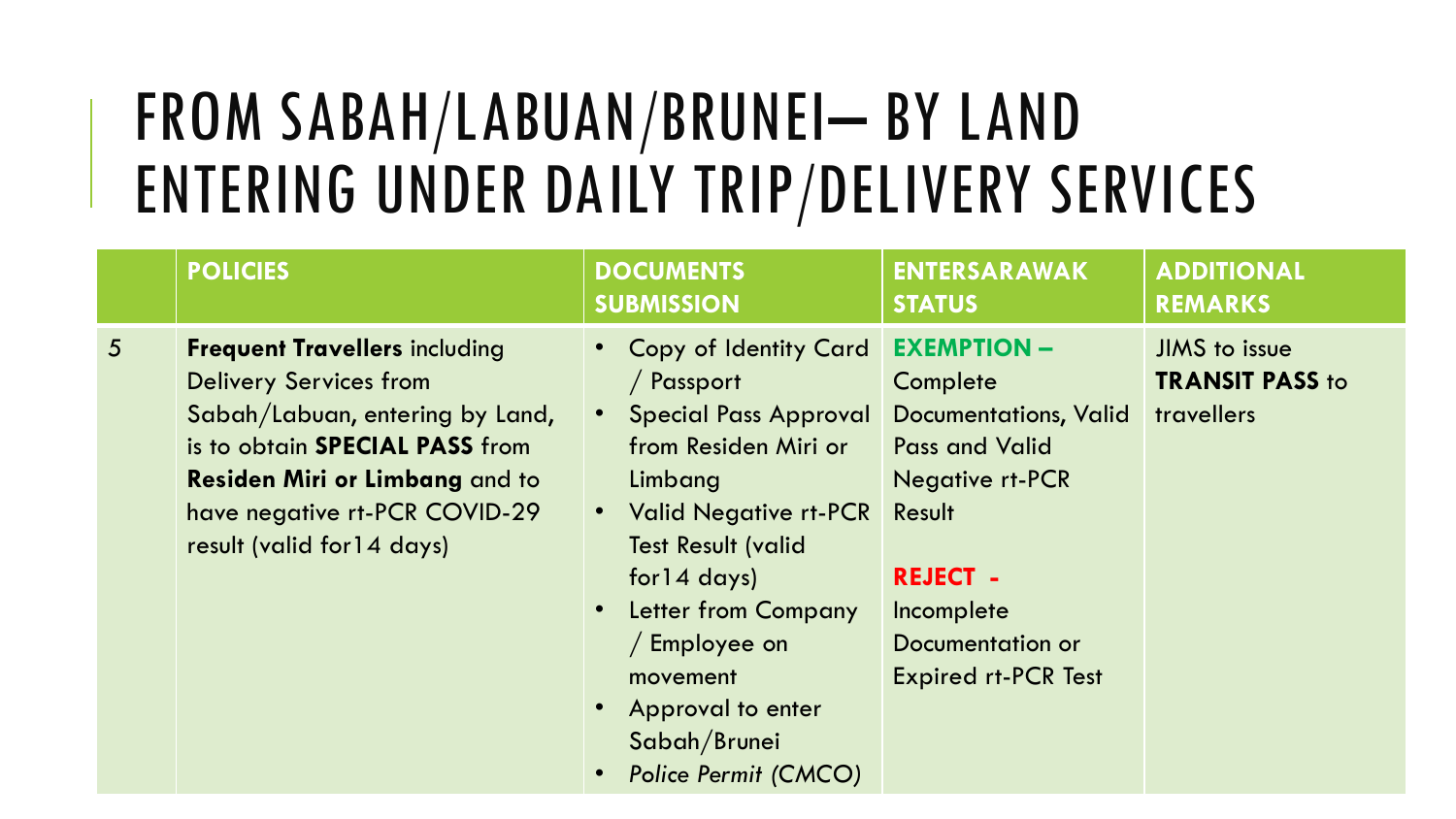### FROM SARAWAK TO WEST MALAYSIA/SABAH/LABUAN – ESSENTIAL SERVICES

|   | <b>POLICIES</b>                                                                                                                                                                                                  | <b>DOCUMENTS</b><br><b>SUBMISSION</b>                                                                                                                                                                                                                                                                                                                           | <b>ENTERSARAWAK</b><br><b>STATUS</b>                                                                                                                                                                                                                                     | <b>ADDITIONAL REMARKS</b>                                                                                                                                                                                                                                                                                                                                                                                                                                                                                                                                             |
|---|------------------------------------------------------------------------------------------------------------------------------------------------------------------------------------------------------------------|-----------------------------------------------------------------------------------------------------------------------------------------------------------------------------------------------------------------------------------------------------------------------------------------------------------------------------------------------------------------|--------------------------------------------------------------------------------------------------------------------------------------------------------------------------------------------------------------------------------------------------------------------------|-----------------------------------------------------------------------------------------------------------------------------------------------------------------------------------------------------------------------------------------------------------------------------------------------------------------------------------------------------------------------------------------------------------------------------------------------------------------------------------------------------------------------------------------------------------------------|
| 6 | For those who needs to<br>attend Official Meetings /<br><b>Essential Services in West</b><br>Malaysia/Sabah/Labuan,<br>upon returning to Sarawak<br>need to fill in EnterSarawak<br>and E-HDF<br>ie: KCH-KUL-KCH | • Letter of Invites stating<br>no alternative<br>arrangements able to<br>be done under Covid-<br>19 Act/Ordinance,<br>2020<br><b>Approval Letter for</b><br>$\bullet$<br><b>Travelling Out from SUP</b><br>(Federal Govt) / SUK<br>(State Govt) / CP<br>(PDRM) / Panglima 1<br>Div (ATM)<br><b>Travel Itinerary</b><br>$\bullet$<br><b>Police Permit (CMCO)</b> | <b>EXEMPTION</b><br>Allow for maximum<br>of 3 Days 2 Nights<br>Only (No Need PCR<br>Tests)<br><b>QUARANTINE</b><br><b>ORDER -</b><br><b>Returning after 3</b><br>Days 2 Nights /<br>No PCR-Tests $/$<br><b>Personal Reasons or</b><br>Non-Essential<br><b>Travelling</b> | The request letter must state that<br>the applicant has exhaust all<br>alternative arrangement in<br>regard to convening, holding or<br>conducting of meetings (i.e<br>postponing or holding the<br>meeting by way of online<br>methods) to take Temporary<br><b>Measures for Reducing the</b><br><b>Impact of Coronavirus Disease</b><br>2019 as stipulated under the<br>Covid-19 Act/Ordinance, 2020.<br>For Government Civil Services, to<br>submit Borang Pengecualian<br>Kuarantin Penjawat Awam signed<br>by Head of Agencies<br>(Government) / CP (PDRM) / PMT |

(ATM) – **Official Duty Only**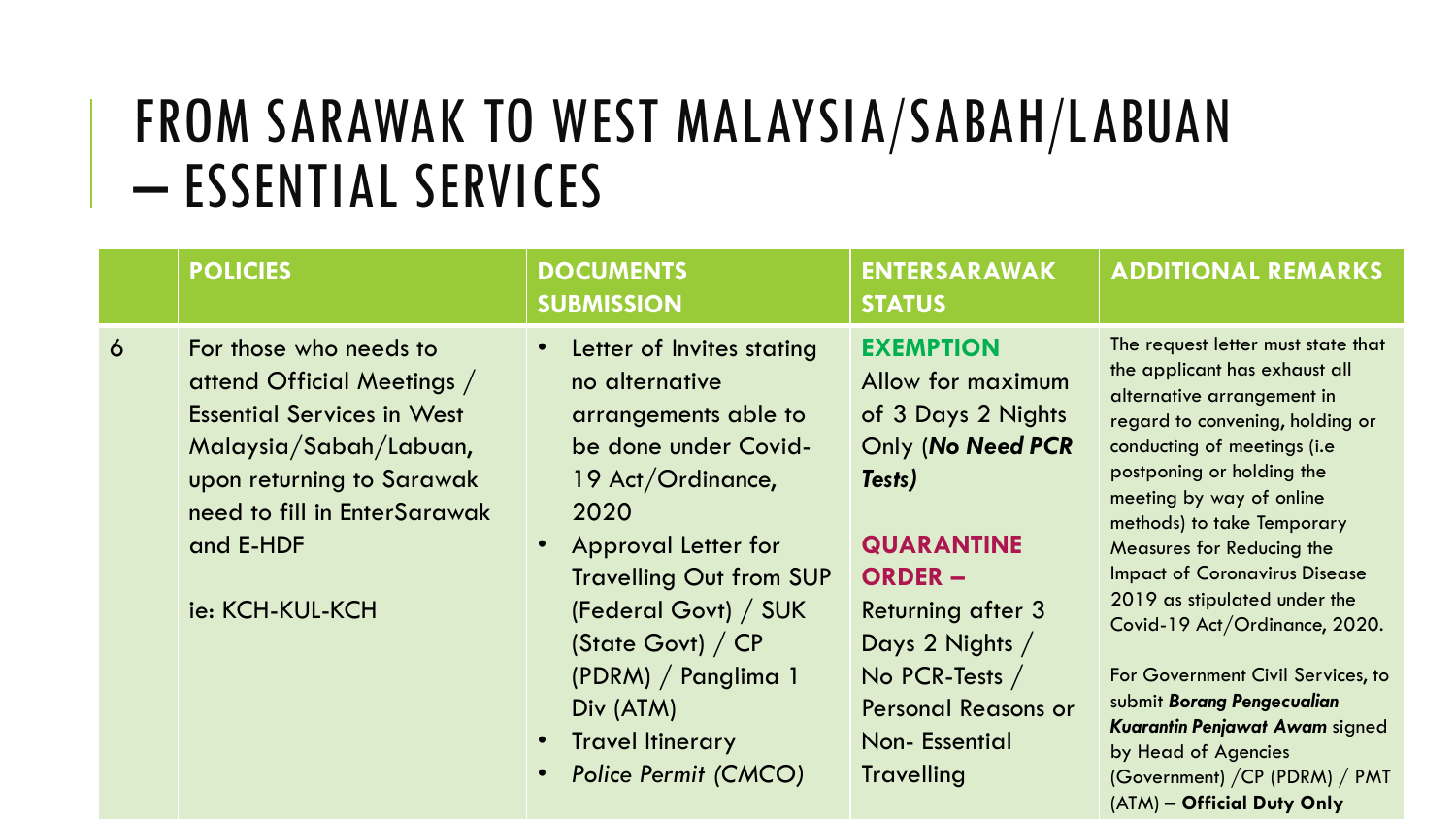# FROM OVERSEAS (SARAWAKIANS + SPOUSES)

|                | <b>POLICIES</b>                                                                                                                                                                                                                                  | <b>DOCUMENTS</b><br><b>SUBMISSION</b>                                                                                                                                      | <b>ENTERSARAWAK</b><br><b>STATUS</b>                                                                               | <b>ADDITIONAL</b><br><b>REMARKS</b>                                                                         |
|----------------|--------------------------------------------------------------------------------------------------------------------------------------------------------------------------------------------------------------------------------------------------|----------------------------------------------------------------------------------------------------------------------------------------------------------------------------|--------------------------------------------------------------------------------------------------------------------|-------------------------------------------------------------------------------------------------------------|
| $\overline{7}$ | Sarawakians returning from<br>overseas is <b>ALLOWED</b> to transit<br>and Quarantine in Sarawak<br>(entering via Kuala Lumpur).<br>Quarantine will be at 1 <sup>st</sup> Point<br>of Entry in Sarawak (no Transit<br>within Sarawak is allowed) | Copy of Identity<br>Card<br><b>Flight Tickets</b><br><b>Birth Certificate (if</b><br>applicable)<br><b>Valid rt-PCR Tests</b><br><b>Result before</b><br>entering Malaysia | <b>QUARANTINE</b><br><b>ORDER</b><br>14 Days<br>Quarantine at<br>Quarantine Centre.<br>Swab on Day 2<br>and Day 10 | COVID-19 rt-PCR<br>Swab Tests and<br><b>Quarantine Costs</b><br>will be borne by<br><b>State Government</b> |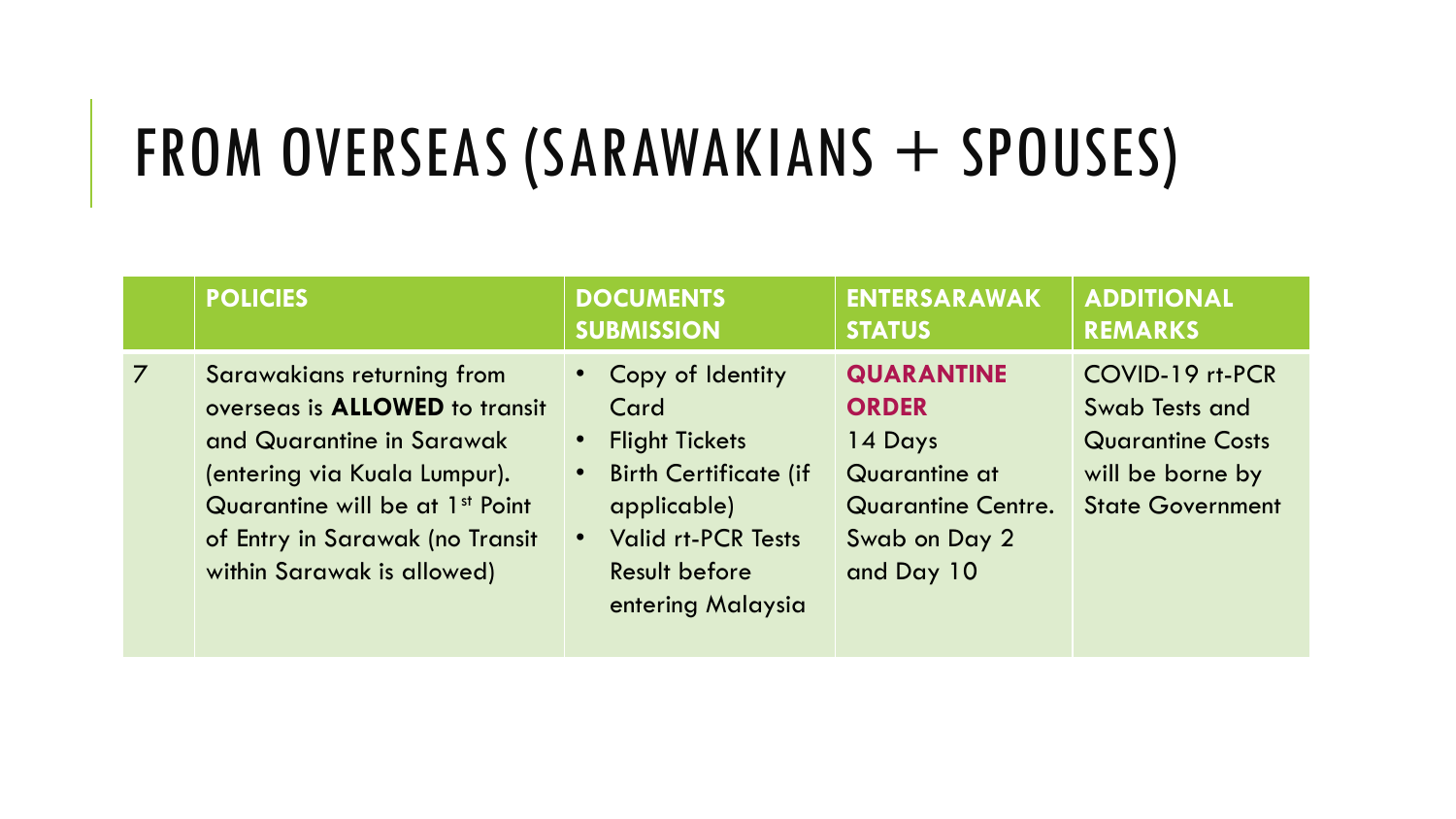### FROM OVERSEAS (NON-SARAWAKIANS)

|   | <b>POLICIES</b>                                                                                                                                                                                                                                                                                                                                                                                                                                                                                | <b>DOCUMENTS</b><br><b>SUBMISSION</b>                                                                                                                                                                                                                                         | <b>ENTERSARAWAK</b><br><b>STATUS</b>                                                                                                                                                                                                                                                                                                                                                                                        | <b>ADDITIONAL</b><br><b>REMARKS</b>                       |
|---|------------------------------------------------------------------------------------------------------------------------------------------------------------------------------------------------------------------------------------------------------------------------------------------------------------------------------------------------------------------------------------------------------------------------------------------------------------------------------------------------|-------------------------------------------------------------------------------------------------------------------------------------------------------------------------------------------------------------------------------------------------------------------------------|-----------------------------------------------------------------------------------------------------------------------------------------------------------------------------------------------------------------------------------------------------------------------------------------------------------------------------------------------------------------------------------------------------------------------------|-----------------------------------------------------------|
| 8 | For Non-Sarawakians, they will be<br><b>QUARANTINE at 1st POINT OF ENTRY</b><br>(KL)<br>For entries via Singapore, Brunei or by<br>land from Indonesia, they can be<br><b>QUARANTINE at 1st POINT OF ENTRY</b><br>(Sarawak). No Transit is allowed<br><b>WITHIN SARAWAK</b><br><i><b>*For Non-Sarawakians completing</b></i><br>Mandatory Quarantine in KL, they must<br>Travel to Sarawak immediately upon<br>Annex 17 Release within 24 hours and<br>continue Quarantine until total 14 Days | Copy of Passport /<br><b>Valid Permit</b><br><b>Flight Tickets</b><br>$\bullet$<br><b>Approve myTravel</b><br>Pass / MyEntry Pass<br>Annex 17 (for those<br>quarantine in KL)<br>Letter of Undertaking<br>on Payment for<br>Quarantine and<br>COVID-19 rt-PCR<br><b>Tests</b> | <b>QUARANTINE ORDER</b><br>FOR 14 DAYS<br>Sarawak as 1 <sup>st</sup> Point of<br>Entry or Release for<br>more than 24 hours from<br>QC<br><b>QUARANTINE ORDER</b><br><b>FOR REMAINING DAYS</b><br>(Day 14)<br>IF the $2^{nd}$ tests at $1^{st}$<br>Point of Entry is rt-PCR<br>and immediately enter<br>Sarawak within 24<br>hours, need to take 1st<br>Swab in Sarawak and<br>will be quarantine until<br>total of 14 Days | <b>REJECT-</b><br>For applicants without<br>myTravel Pass |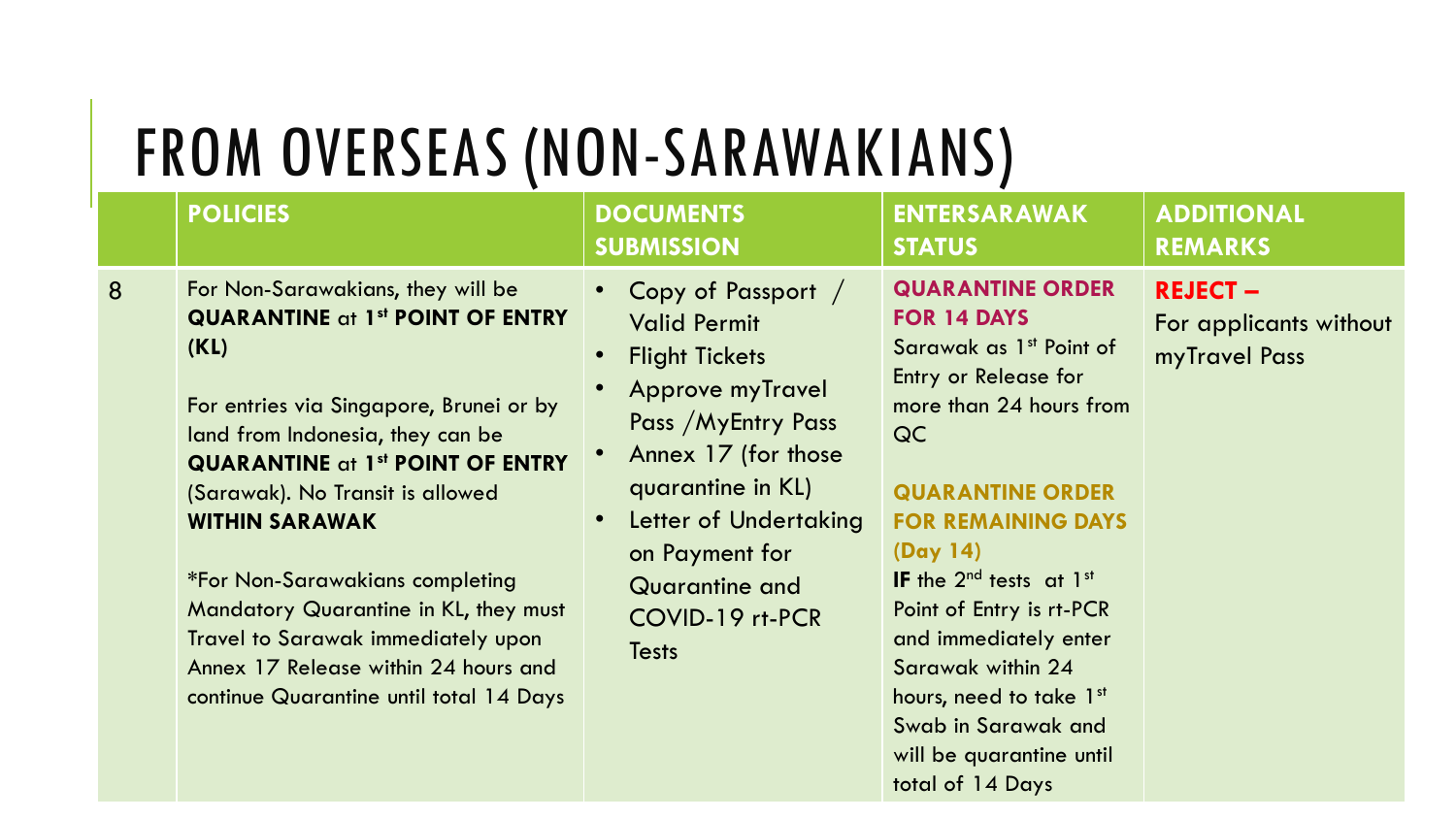# FOR OIL AND GAS SECTOR

|                | <b>POLICIES</b>                             | <b>DOCUMENTS</b><br><b>SUBMISSION</b>                                                                                                           | <b>ENTERSARAWAK</b><br><b>STATUS</b>                                                                          | <b>ADDITIONAL</b><br><b>REMARKS</b>                             |
|----------------|---------------------------------------------|-------------------------------------------------------------------------------------------------------------------------------------------------|---------------------------------------------------------------------------------------------------------------|-----------------------------------------------------------------|
| 9a             | SIGN ON OFFSHORE (To<br>Platform)           | Letter from Employee<br><b>Valid Work Permit</b><br><b>Flight Itinerary</b><br>Copy of<br>Passport/Identity<br>Card<br>Letter of<br>Undertaking | <b>QUARANTINE</b><br><b>ORDER –</b><br>14 Days Quarantine<br>at QC and Swab<br>taken on Day 2 and<br>Day 10   | Company to Pay for<br>Quarantine and<br>Swab Day 2 and<br>Day 8 |
| 9 <sub>b</sub> | <b>SIGN OFF OFFSHORE (From</b><br>Platform) | Letter from Employee<br><b>Flight Itinerary</b><br>Copy of<br>Passport/Identity Card<br>Letter of Undertaking                                   | <b>QUARANTINE</b><br><b>ORDER -</b><br>Quarantine until 1st<br>rt-PCR Test Result<br>Negative then<br>Release | $1st$ Swab Negative $-$<br>Release                              |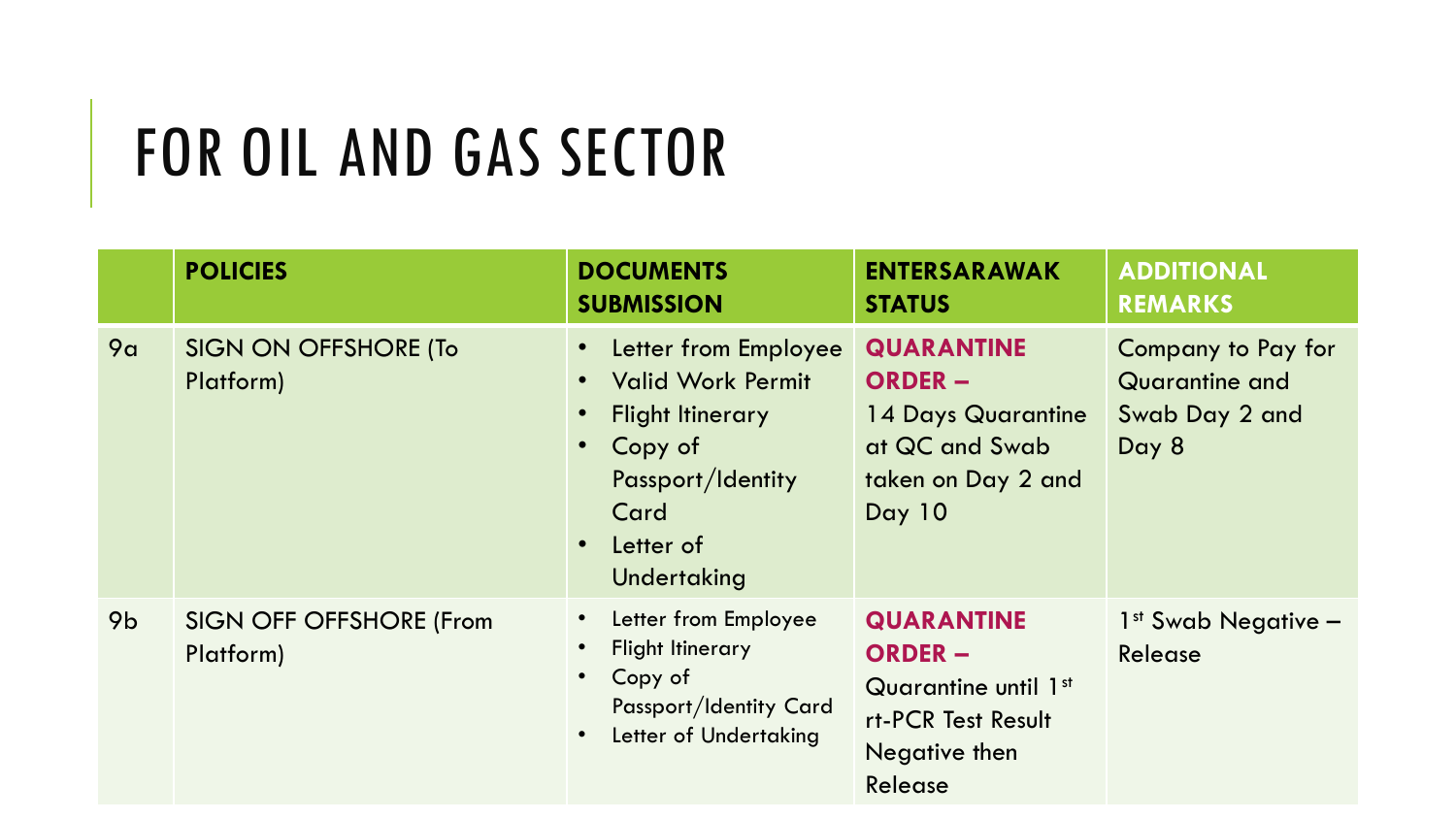### FOR SHIPPING CREW

|                 | <b>POLICIES</b>                                                                         | <b>DOCUMENTS</b><br><b>SUBMISSION</b>                                                                                                                                                                                                         | <b>ENTERSARAWAK</b><br><b>STATUS</b>                                                                        | ADDITIONAL<br><b>REMARKS</b>                                    |
|-----------------|-----------------------------------------------------------------------------------------|-----------------------------------------------------------------------------------------------------------------------------------------------------------------------------------------------------------------------------------------------|-------------------------------------------------------------------------------------------------------------|-----------------------------------------------------------------|
| 10a             | SIGN ON SHIPPING (Flying In)                                                            | Letter from Employer<br>$\bullet$<br>& LOU<br><b>Valid Work Permit</b><br>$\bullet$<br><b>Flight Itinerary</b><br>$\bullet$<br>Passport<br>$\bullet$<br><b>Rt-PCR Test Result</b><br>$\bullet$                                                | <b>QUARANTINE</b><br><b>ORDER -</b><br>14 Days Quarantine<br>at QC and Swab<br>taken on Day 2 and<br>Day 10 | Company to Pay for<br>Quarantine and<br>Swab Day 2 and<br>Day 8 |
| 10 <sub>b</sub> | SIGN OFF SHIPPING (Flying Off)<br>- Only Malaysians are allowed<br>to Sign Off Shipping | Letter from Employer<br>$\bullet$<br><b>Flight Itinerary</b><br>Passport/Seaman Book<br>$\bullet$<br><b>Rt-PCR Test Result</b><br>$\bullet$<br>Letter of Undertaking<br>$\bullet$<br><b>Resident Office</b><br>$\bullet$<br>approval to enter | <b>QUARANTINE</b><br><b>ORDER –</b><br>14 Days Quarantine<br>at QC and Swab<br>taken on Day 2 and<br>Day 10 | Company to Pay for<br>Quarantine and<br>Swab Day 2 and<br>Day 8 |
| 10c             | LOADING/UNLOADING ONLY                                                                  | Letter from Employer<br>$\bullet$<br><b>Crew Lists</b><br>$\bullet$<br>Seaman book                                                                                                                                                            | <b>VESSEL</b><br><b>QUARANTINE</b>                                                                          |                                                                 |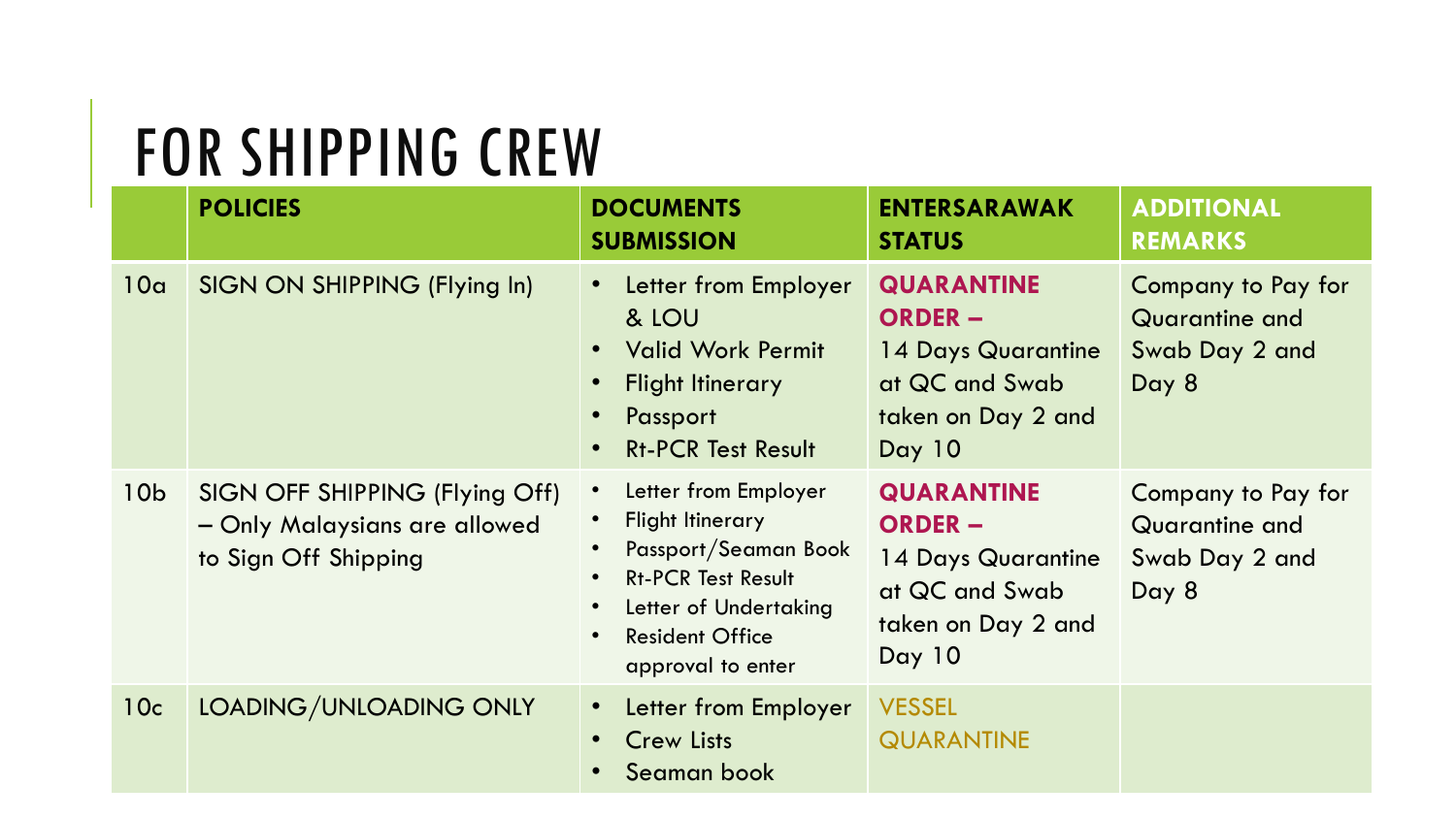# FOR AIRLINES CREW - COMMERCIAL

|    | <b>POLICIES</b>                                                                                                                                                                   | <b>DOCUMENTS</b><br><b>SUBMISSION</b>                                                                                                                                                          | <b>ENTERSARAWAK</b><br><b>STATUS</b>                                                                                                                                                                                | <b>ADDITIONAL</b><br><b>REMARKS</b>                    |
|----|-----------------------------------------------------------------------------------------------------------------------------------------------------------------------------------|------------------------------------------------------------------------------------------------------------------------------------------------------------------------------------------------|---------------------------------------------------------------------------------------------------------------------------------------------------------------------------------------------------------------------|--------------------------------------------------------|
| 11 | <b>For Commercial Airline</b><br>(Pilot and Crew)<br>For Cargo<br>(Pilot and Crew)<br>Night Stop Crews are required to<br><b>Stay at their Hotel Rooms</b><br>throughout the stay | • Copy of Identity Card<br>/ Passport<br><b>General Declaration</b><br><b>Company Letter</b><br>Valid rt-PCR Test for<br>7 Days<br><b>History of Official</b><br>Movements the past<br>14 Days | <b>EXEMPTION</b><br><b>With Valid PCR Test</b><br>Result<br><b>QUARANTINE</b><br><b>ORDER –</b><br><b>Expired rt-PCR Test</b><br>Results / Returning<br>from Training / Off<br>Day<br><b>REJECT -</b><br>Incomplete | Company to borne<br>the costs for Swab<br><b>Tests</b> |
|    |                                                                                                                                                                                   |                                                                                                                                                                                                | <b>Documentations</b>                                                                                                                                                                                               |                                                        |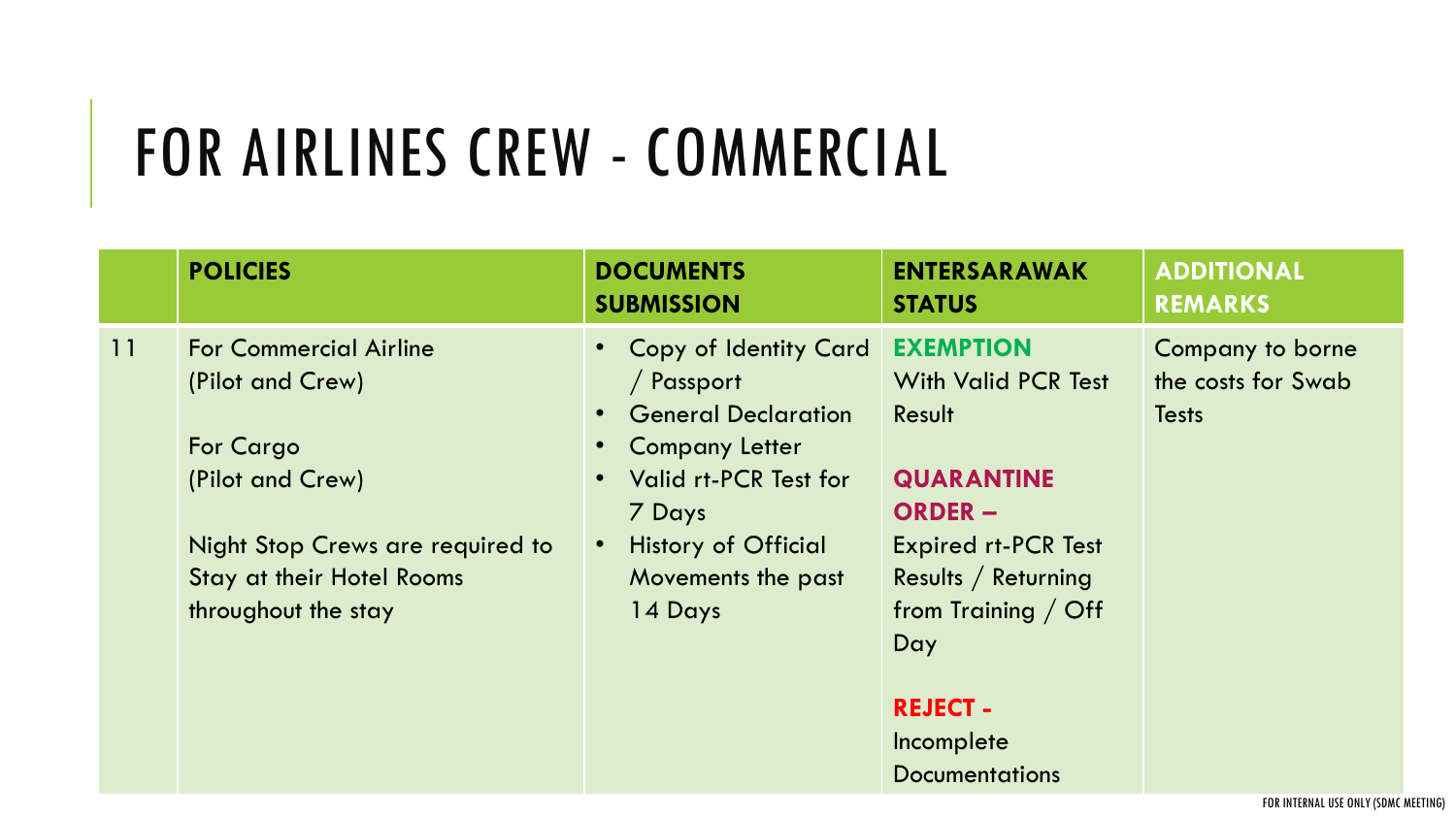# FOR AIRLINES CREW - PRIVATE AIRCRAFT

|                 | <b>POLICIES</b>                                                                    | <b>DOCUMENTS</b><br><b>SUBMISSION</b>                                                                                                                                                                                                                                                   | <b>ENTERSARAWAK</b><br><b>STATUS</b>                                                                                                                                                      | <b>ADDITIONAL</b><br><b>REMARKS</b>                    |
|-----------------|------------------------------------------------------------------------------------|-----------------------------------------------------------------------------------------------------------------------------------------------------------------------------------------------------------------------------------------------------------------------------------------|-------------------------------------------------------------------------------------------------------------------------------------------------------------------------------------------|--------------------------------------------------------|
| 12 <sup>°</sup> | For Private Aircrafts including<br>agencies (Bomba, PDRM, Medical,<br>Oil and Gas) | Copy of Identity Card<br>/ Passport / Valid<br>Permit<br><b>General Declaration</b><br><b>Company Letter</b><br><b>Valid rt-PCR Test</b><br>taken within 3 days<br>before enter result<br>negative (valid for 7<br>Days)<br><b>History of Official</b><br>Movements the past<br>14 Days | <b>QUARANTINE</b><br><b>ORDER –</b><br>Until Swab upon 1st<br>Arrival COVID-19 rt-<br><b>PCR Test Result</b><br><b>Negative</b><br><b>REJECT -</b><br>Incomplete<br><b>Documentations</b> | Company to borne<br>the costs for Swab<br><b>Tests</b> |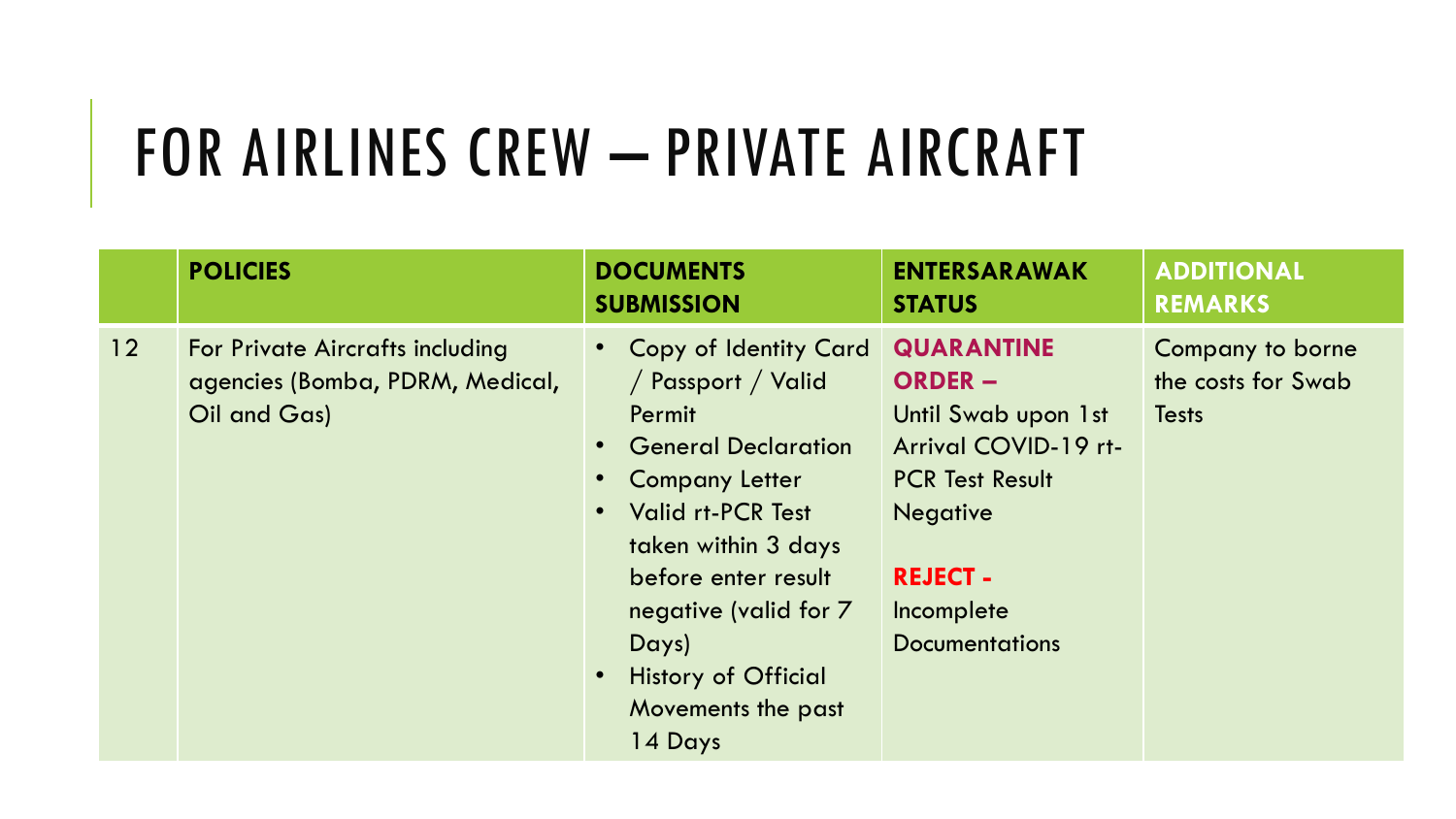## RT-PCR VALIDITY – 3 DAYS VALIDITY PRIOR TO ENTER SARAWAK